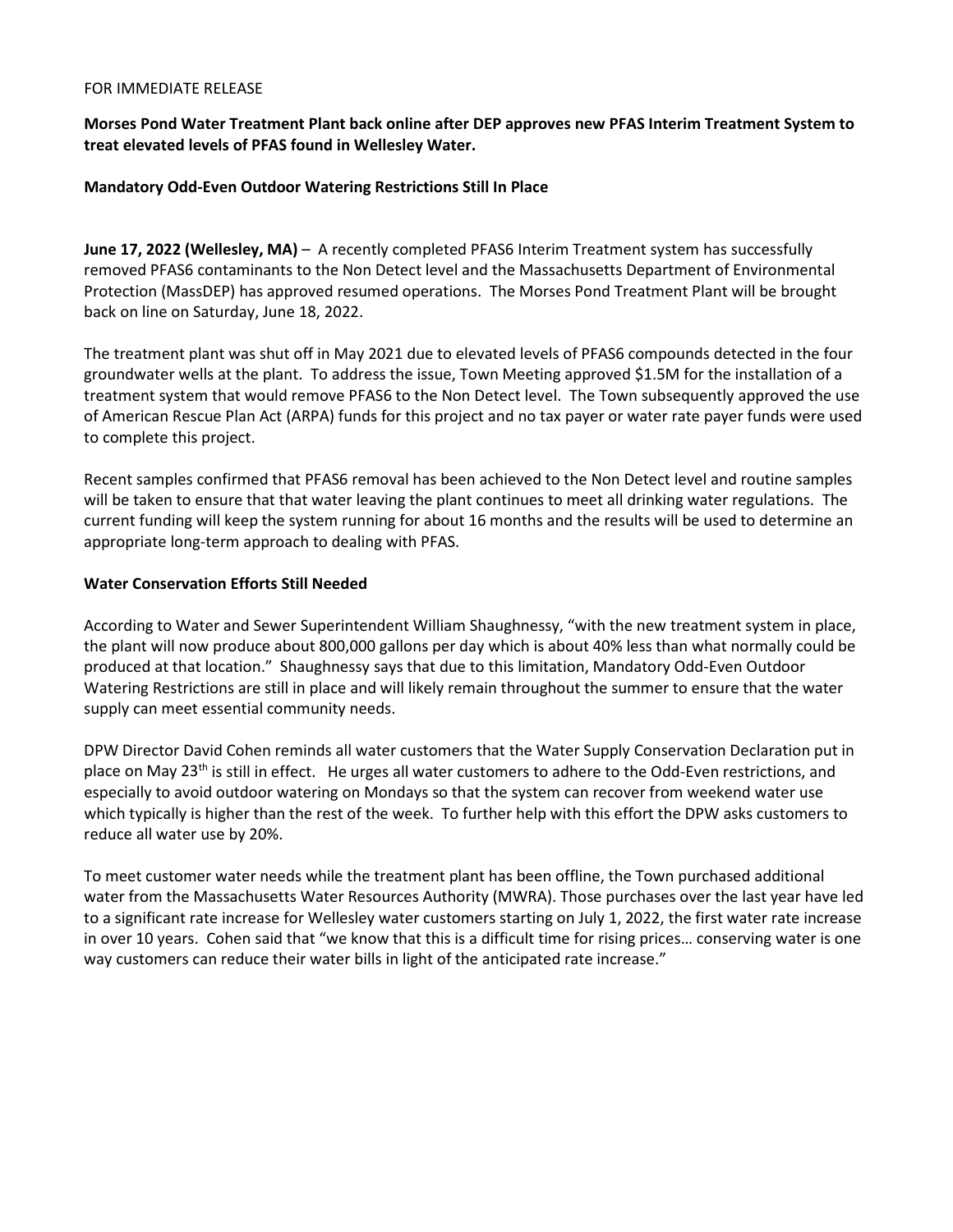PFAS6, or **P**er- and **P**oly**F**luor**A**lkyl **S**ubstances are six identified chemical compounds that have been used since the 1950s to manufacture consumer products including stain- and water-resistant clothing, non-stick cookware, and personal care products. Due to health concerns, these compounds are no longer used in the United States, but PFAS are often referred to as "forever chemicals" as they stay in the environment for a long time and do not break down easily. As a result, PFAS may be widely detected in soil, water, air, and food. Most people have been exposed to them. Studies have shown that long-term exposure to high levels of PFAS can lead to adverse health effects. MassDEP says that "consuming water with PFAS6 above the drinking water standard does not mean that adverse effects will occur. The degree of risk depends on the level of the chemicals and the duration of exposure.''

In October 2020, MassDEP approved new drinking water standards for the sum of PFAS6 allowed in drinking water, requiring that the maximum contaminant level not exceed 20 nanograms per liter (ng/L), also equal to 20 parts per trillion. In June 2022, the EPA issued an even more stringent Health Advisory for certain PFAS compounds and the Town will work with the MassDEP to ensure that water delivered to our customers meets current regulations and advisory guidance.

"We are committed to providing our customers with safe and reliable water and are working to ensure the public water supply meets the state's drinking water standards,'' said David Cohen. "We will keep the public informed as we work with local and state officials to develop, design and implement a prudent long term solution for our community."

The DPW has put together detailed webpages with PFAS information. That information is available at [https://wellesleyma.gov/1652/PFAS-Information.](https://wellesleyma.gov/1652/PFAS-Information)

Officials are also working closely with the Health Department and advise that consumers concerned about potential health effects of PFAS should consult a medical professional.

## **Next Steps**

Treating water to remove PFAS is one solution to this challenge. One other alternative is expanding the use of MWRA water. The Town is working with the MWRA and several surrounding communities to explore the feasibility of this option. The DPW expects to propose a recommended long term solution at an upcoming Special or Annual Town Meeting.

## **Questions and Additional Information**

For specific information and questions, please contact Water & Sewer Superintendent Bill Shaughnessy at 781 235-7600 or email [dpw@wellesleyma.gov](mailto:dpw@wellesleyma.gov)

Town of Wellesley PFAS Information ([https://wellesleyma.gov/1652/PFAS-Information\)](https://wellesleyma.gov/1652/PFAS-Information)

Water Conservation Information <https://wellesleyma.gov/1665/Water-Conservation>

MassDEP Fact Sheet - Questions and Answers for Consumers [\(https://www.mass.gov/media/1854351\)](https://www.mass.gov/media/1854351)